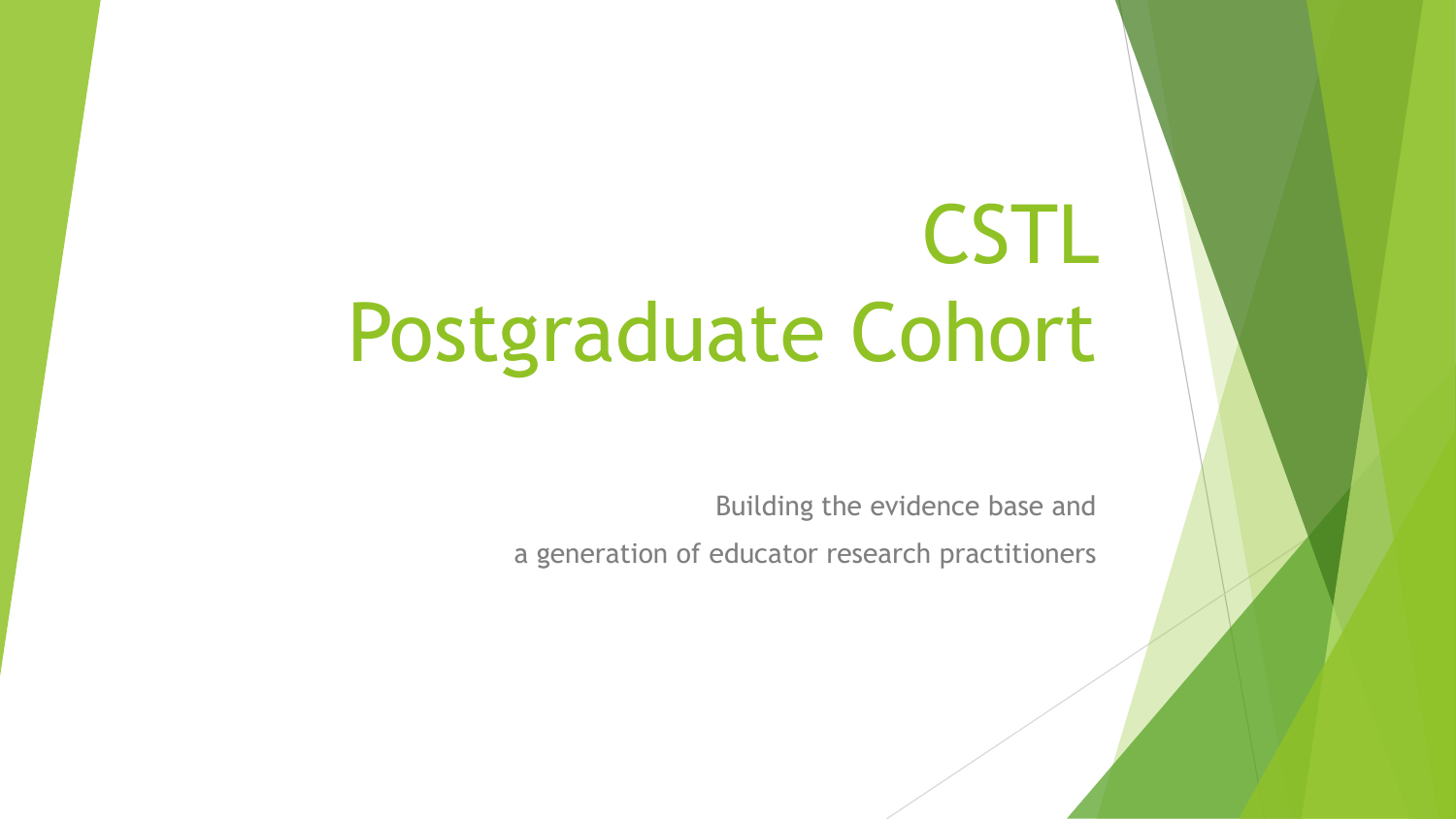# Vision

- Develop the regional and African evidence base for CSTL impact
	- Strengthened school systems
	- Evidence based approaches to CSTL
	- Informed evidence based policy
	- Generation educator research practitioners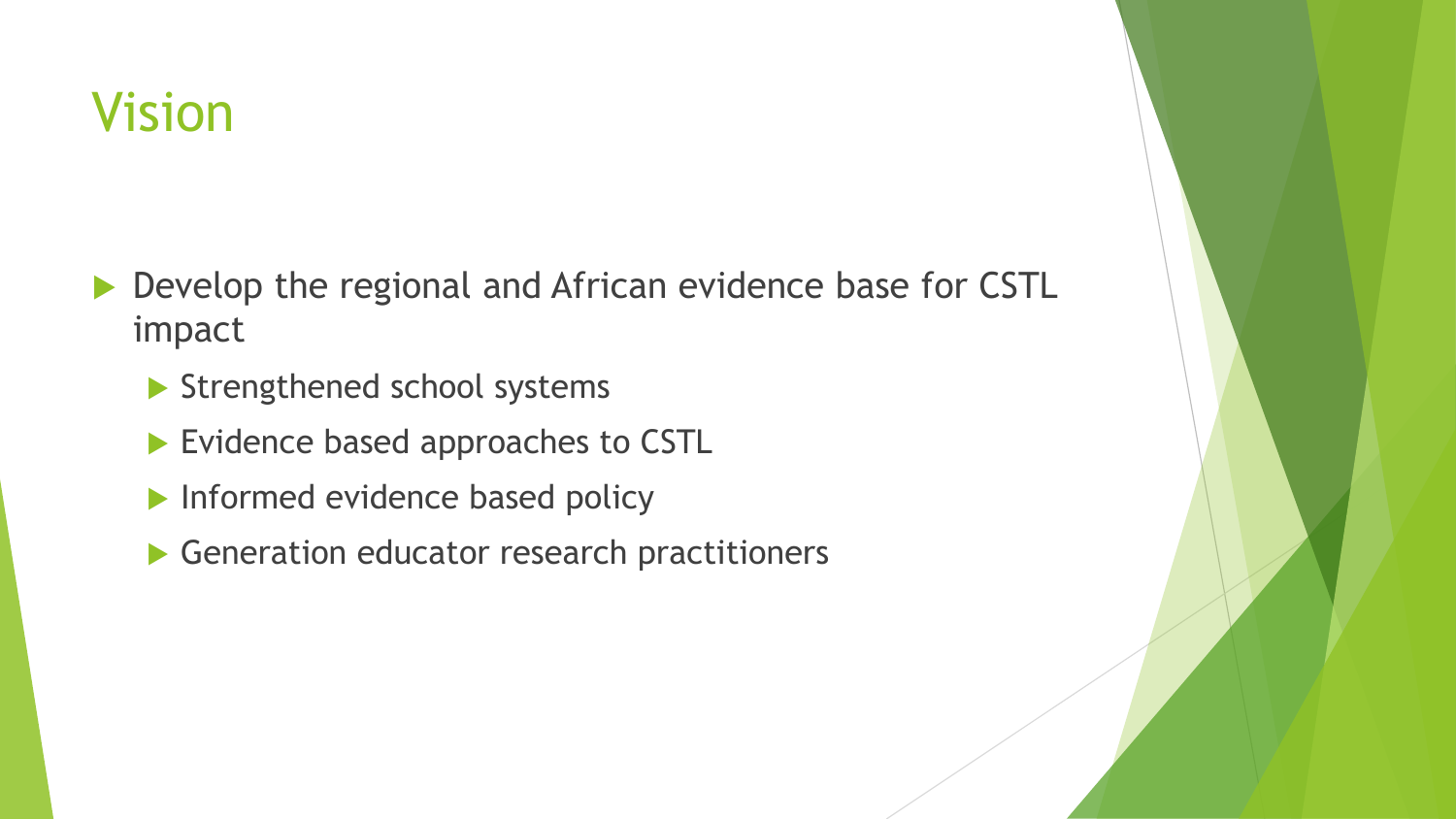### Aims

- ➢ Development of a coordinated, cross-disciplinary, impact focused, knowledge base of applied research on CSTL
- ➢ Implementation of CSTL strengthened through increased body of knowledge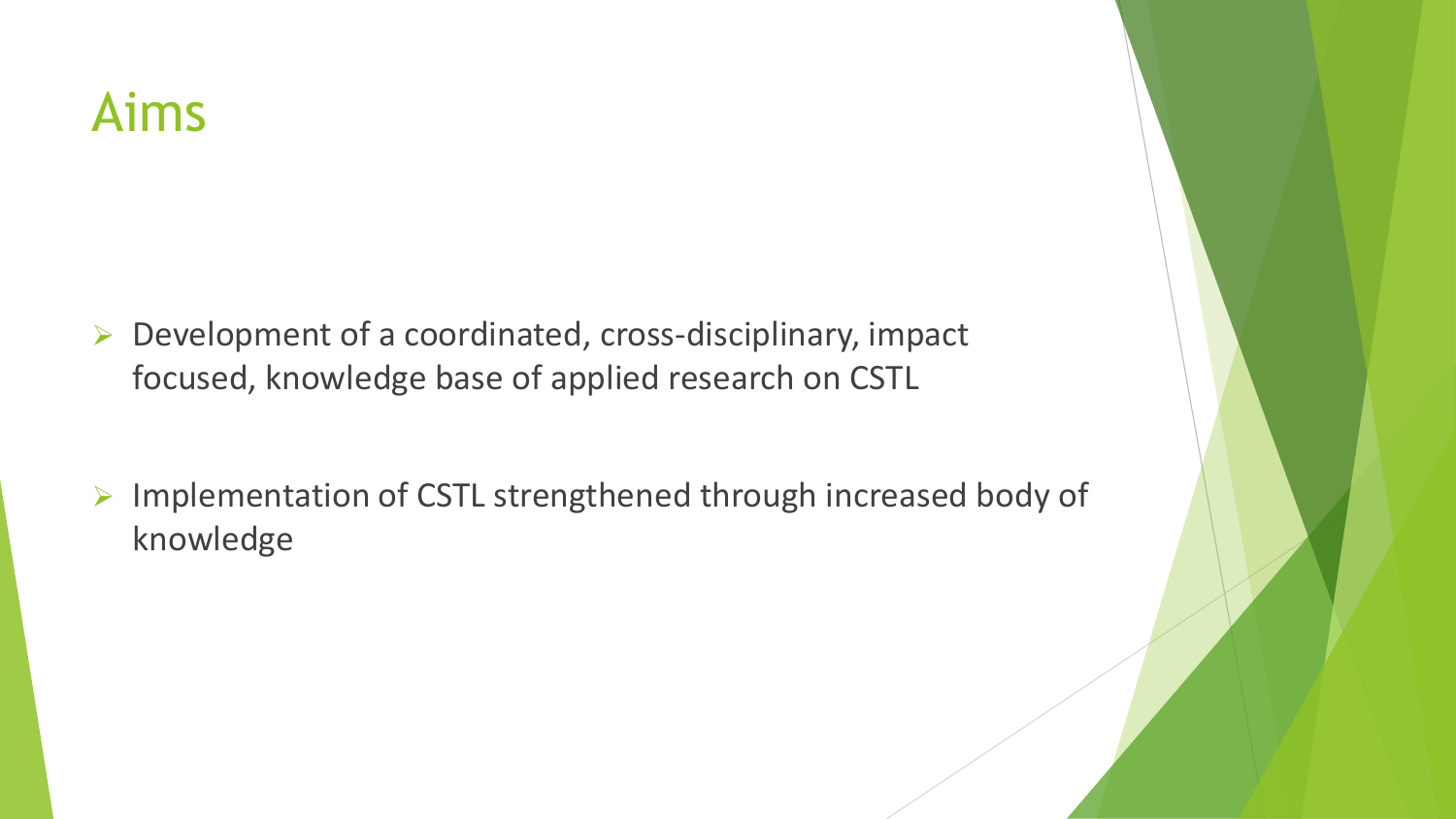### Aims

- ➢ Generation applied researchers in Education broadly, and CSTL in particular, capacitated to take action for education system strengthening and broader social change nationally and regionally
- $\triangleright$  Educators have the research capacity and opportunity to conduct research in the field of CSTL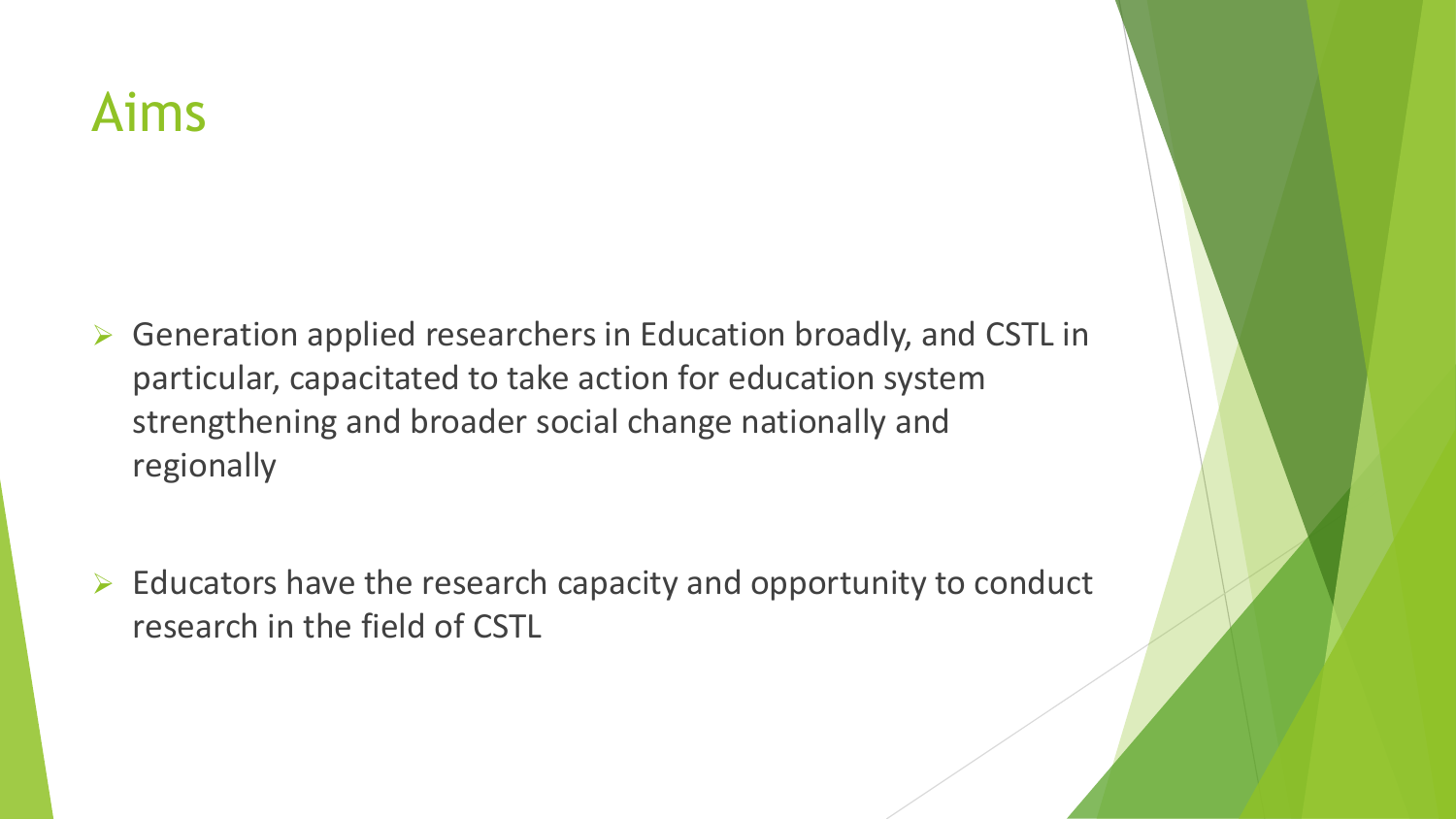# **Objectives**

- $\triangleright$  Formalize partnerships to sustain research programme
- ➢ Knowledge products of national and regional relevance around CSTL: peer reviewed publications, policy briefs, reports, formats for cross-sectoral uptake/use
- $\triangleright$  To grow the programme to include other universities, provincial education departments and countries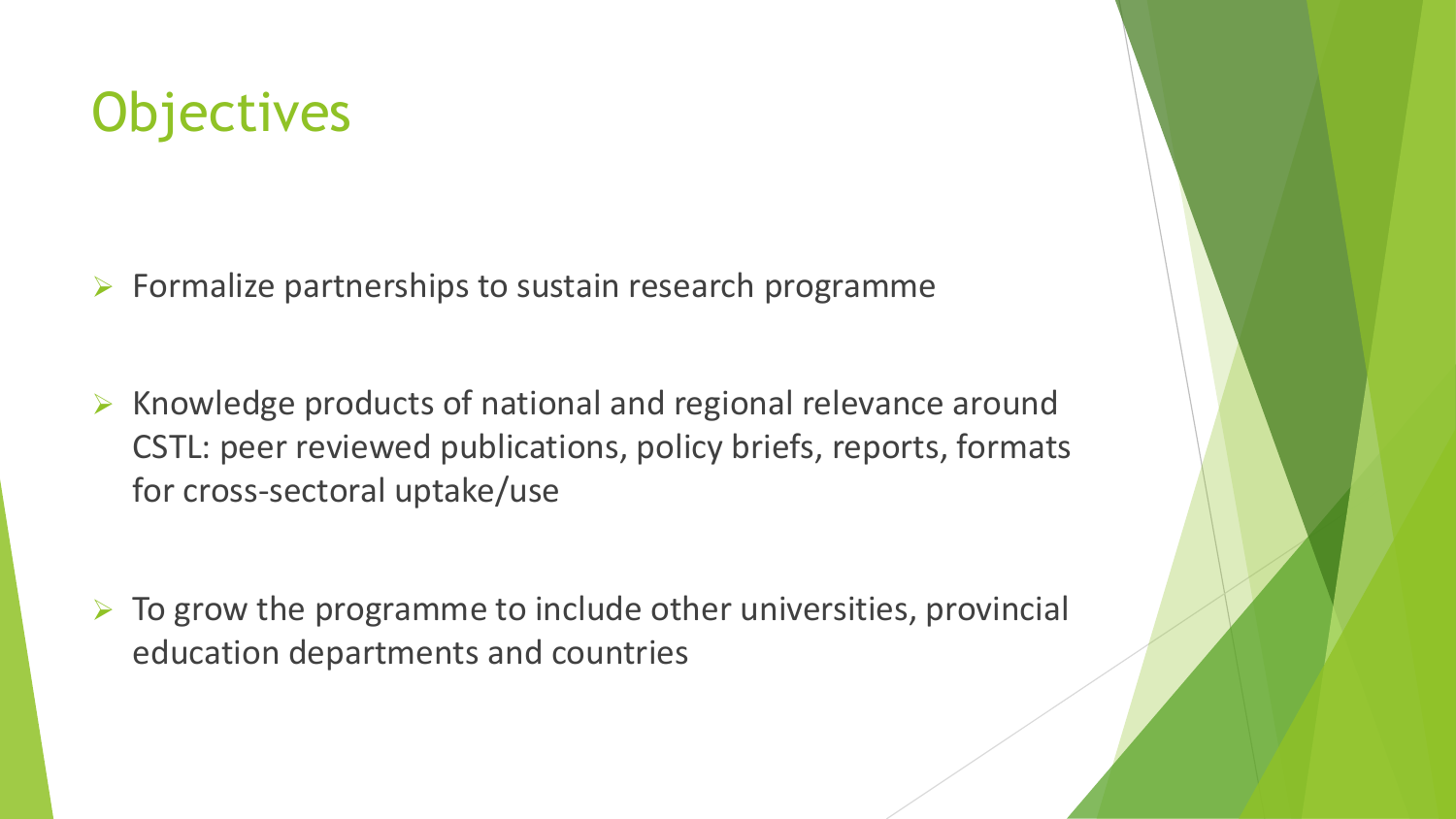# Genesis

UWC, HSRC, MIET, DBE, WCED, NECT: UKZN and UJ

- ▶ 14 Hons students,
- ▶ 15 Masters' students,
- ▶ 7 PhD students
- ▶ 20 new students: practicing teachers: research addresses intersecting vulnerabilities identified
- $\blacktriangleright$  Trained by MIET to apply CSTL framework in contexts where they work